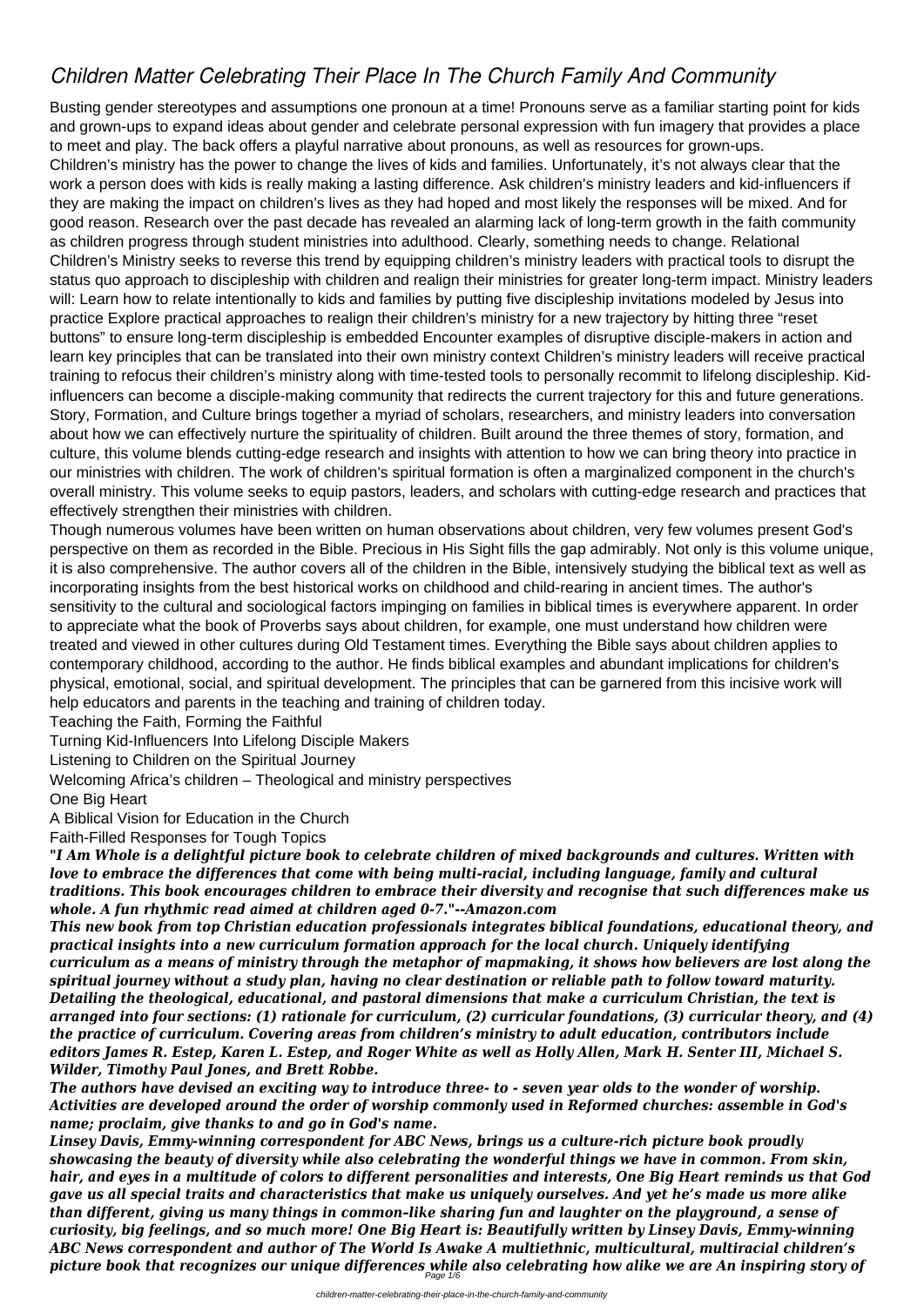*inclusion, connection and acceptance Written from a Christian worldview Combining lyrical rhymes and Lucy Fleming's whimsical art, this inspiring story is the perfect read-aloud book for kids ages 4-8 and a welcome gift for: Parents and grandparents Teachers School librarians Get ready to celebrate all our similarities and our differences! This diverse picture book—drenched in color and full of laughter and fun—will show us how. Philosophy & Education*

*Powerful Learning Environments and Theologizing and Philosophizing with Children Wherever You Are Creating a Preschool and Children's Ministry Story, Formation, and Culture All Because You Matter (Digital Read Along)*

## *Celebrating Gender Freedom for Kids*

With the decline of traditional Sunday school and education programs in recent years, many Christians have not learned the fundamental doctrinal content of the faith. In this text Gary Parrett and Steve Kang set forth a thoroughly biblical vision for intentional teaching of the Christian faith that attends to both the content and process of educational and formational ministries. Perspectives on Children's Spiritual Formation presents in counterpoint form four views of children's spiritual formation and four related methods of Christian Education. Each chapter is written by a prominent person(s) representing his or her view. Contributors also respond to the other viewpoints. Views include the contemplative-reflective model (cultivating a quiet, worshipful spirit), instructional-analytic model (involving child evangelism and Bible memorization), pragmatic participatory model (focusing on highenergy activities, often seen in mega-churches), and the media-driven active-engagement model (using a video-based curriculum with limited teacher training).

Two children's spirituality experts draw on over a decade of field research to show how adults can effectively work with children to nurture their faith.

Children know God. They encounter God in diverse ways as they walk along the spiritual journey. Amidst this diversity, four distinct avenues for connecting with God emerge in the lives of children: word, emotion, symbol, and action. These are the four spiritual styles, broad approaches to spirituality and faith through which children experience God and make sense of their lives in the world around them. Children's Ministry that Fits blends insightful research, relevant theory, and practical ministry into a guidebook for discovering and understanding children's spiritual styles. Drawing from theology, personal experience, and the spiritual lives of children, David M. Csinos offers practical wisdom that will help pastors, parents, and teachers to move beyond one-size-fits-all approaches to children's ministry and begin nurturing the spiritual lives of children in welcoming and inclusive environments. Children's Ministry That Fits

Children's Ministry in the 21st Century

The Book with No Pictures

Precious in His Sight

Perspectives on Children's Spiritual Formation

Shades of Black

Building Faith, Wisdom, and Character in the Messes of Daily Life

**Often, a disconnect exists between the way pastors, children's ministry volunteers, and churches describe the health and impact of children's ministry volunteers (and the overall functioning of an ongoing children's ministry). The volunteer dysfunction that is evident in many churches goes beyond the building scenario or the current strategy that leadership is pursuing. If one asks the pastor of just about any local church how the children's ministry is going, most pastors will respond positively. However, if speaking with a children's ministry volunteer, one is likely to hear, "I am burned out, but I feel obligated to serve here because we have such a shortage of volunteers and I do love these kids." Too often, there is no program in place to monitor the health of the ministry. Official training is lacking, church vision is blurred, and many children's ministry volunteers feel like they are nothing more than large-group, unpaid babysitters. This book analyzes these problems and provides pragmatic, systematic steps to a healthier, more robust children's ministry.**

**Enduring Connections gives churches and ministers significant guidelines for establishing a quality childhood ministry with preschoolers and grade-schoolers. Enduring Connections is especially helpful to ministers and directors of childhood ministry that are called from the laity to staff positions. By focusing on building a childhood ministry that intentionally connects children to God and the community of faith through paths that are driven by relationship rather than programs, Janice Haywood has produced a resource that will help churches of any size design their own unique ministry for children. A TCP Leadership Series title. My Own Way is a poem and a picture book that introduces very young children to the wonder of gender diversity. Why feel limited to his or hers, blue or pink, football or ballet? By learning about the process of spiritual formation, parents and those leading children's ministries will be enabled to facilitate the spiritual growth of children in their care. Joining Children on the Spiritual Journey My Own Way Exploring and Engaging Spirituality for Today's Children**

**An Introduction in Christian Perspective**

**From Theory to Practice in Ministry with Children Enduring Connections**

**Discipline That Connects With Your Child's Heart**

*Children's spiritual development is currently a hot topic in Christian circles, as well as in other fields and disciplines such as educational psychology, medicine, developmental psychology, education, and sociology. The key question for Christian scholars and educators is "How do* Page 2/6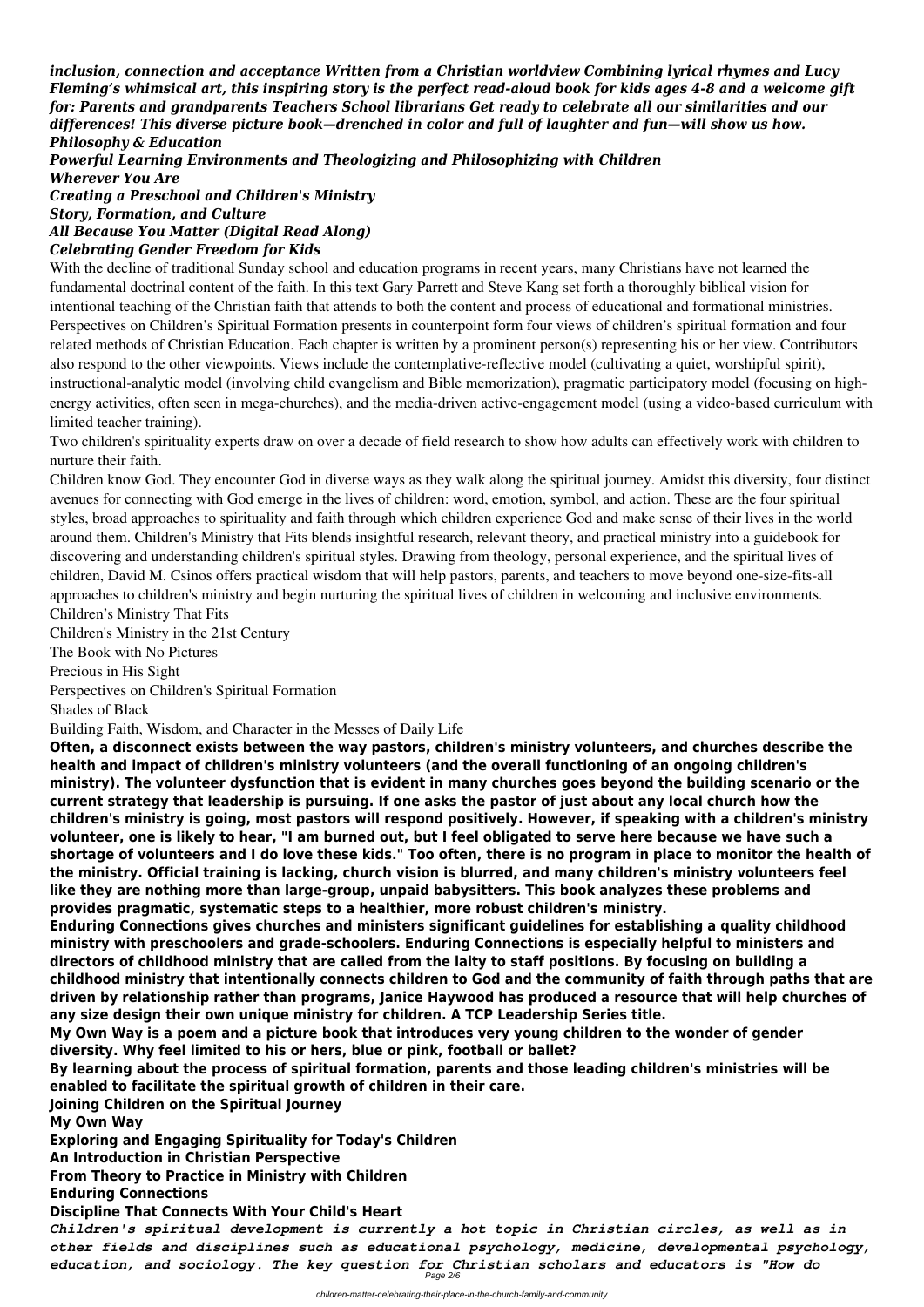*Christian beliefs and practices uniquely interrelate with children's spirituality?" In 2003 and again in 2006, a national conference entitled "Children's Spirituality Conference: Christian Perspectives" examined children's spirituality from a distinctly Christian standpoint. This book is a collection of the best materials from the 2006 conference. The first half of the book addresses definitional, historical, and theological concerns related to spiritual development in children. The second half explores best practices for fostering spiritual growth among our children--in our homes, families, churches, Christian schools, and among special populations of children--from a wide spectrum of Christian scholars and practitioners. The volume closes with John Westerhoff's moving keynote address and Catherine Stonehouse and Scottie May's eloquent, culminating plenary address. Nurturing Children's Spirituality provides a rich cross section of the current research and writing by Christian scholars on children's spirituality. Contributors: Holly Catterton Allen, Michael J. Anthony, Stacy Berg, Chris J. Boyatzis, MaLesa Breeding, Marilyn Brownlee, Linda V. Callahan, Jane Carr, Mara Lief Crabtree, Karen Crozier, James Riley Estep Jr., Jeffrey E. Feinberg, Stephanie Goins, Judy Harris Helm, Dana Kennamer Hood, Sungwon Kim, Kevin Lawson, Scottie May, Marcia McQuitty, Heidi Schultz Oschwald, Donald Ratcliff, Pam Scranton, Timothy A. Sisemore, Catherine Stonehouse, La Verne Tolbert, T. Wyatt Watkins, John H. Westerhoff III*

*A Powerful Approach to Bringing God's Grace to Kids Did you know that the way we deal (or don't deal) with our kids' misbehavior shapes their beliefs about themselves, the world, and God? Therefore it's vital to connect with their hearts--not just their minds--amid the daily behavior battles. With warmth and grace, Jim and Lynne Jackson, founders of Connected Families, offer four tried-and-true keys to handling any behavioral issues with love, truth, and authority. You will learn practical ways to communicate messages of grace and truth, how to discipline in a way that motivates your child, and how to keep your relationship strong, not antagonistic. Discipline is more than just a short-term attempt to modify your child's actions--it's a longterm investment to help them build faith, wisdom, and character for life. When you discover a better path to discipline, you'll find a more well-behaved--and well-believed--kid. "In this book with no pictures, the reader has to say every silly word, no matter what"-- Too Small to Ignore will encourage you to turn your good, loving intentions into strategic actions and empower you to help change the world–and the future–forever, one child at a time. The time has come for a major paradigm shift: Children are too important and too intensely loved by God to be left behind or left to chance. Children belong to all of us and we are compelled to intervene on their behalf. We must invest in children all across the world. In Too Small to Ignore, Dr. Stafford issues an urgent call for change. His adventures as a boy raised in a West African village provide an often-humorous and always-captivating backdrop to his profound and inspiring challenges. Wess lived the reality of "it takes a village to raise a child" and calls us to "be that loving village for children everywhere."*

*Celebrating the Resource That Unites Us All*

*But Children Matter*

*Mapping Out Curriculum in Your Church*

*I Am Whole*

*Beyond One-Size-Fits-All Approaches to Nurturing Children's Spirituality*

*A Book Celebrating Differences*

## *What I Like About Me! Teacher Edition*

Around the world, water appears in many forms: a snowflake, an oasis, the stream from a faucet, monsoon rain. In Water's Children, twelve young people describe what water means to them. The descriptions are as varied as the landscapes the speakers inhabit, but each of them also expresses, in their own language, a universal truth: Water is life. Accompanied by the glowing illustrations of Gérard Frischeteau, Water's Children is a celebration of our world's most precious resource and will encourage thoughtful discussion among young readers and listeners. The narrators' words, lyrically written by Angèle Delaunois, offer emotional and sensory details that bring their experiences to life. On the final page, a guide identifies the languages in which the phrase "water is life" appears in water marks on each spread throughout the book, with thanks to the individuals who provided the translations, helping to craft this truly global story. Originally published in French and nominated for the prestigious TD Canadian Children's Literature Award, Water's Children has now been translated into six languages in eight countries around the world. Children's spiritual development is currently a hot topic in Christian circles, as well as in other fields and disciplines such as educational psychology, medicine, developmental psychology, education, and sociology. The key question for Christian scholars and educators is How do Christian beliefs and practices uniquely interrelate with children's spirituality? In 2003 and again in 2006, a national conference entitled Children's Spirituality Conference: Christian Perspectives examined children's spirituality from a distinctly Christian standpoint. This book is a collection of the best materials from the 2006 conference. The first half of the book addresses definitional, historical, and theological concerns related to spiritual development in children. The second half explores best practices for fostering spiritual growth among our children--in our homes, families, churches, Christian schools, and among special populations of children--from a wide spectrum of Christian scholars and practitioners. The volume closes with John Westerhoff's moving keynote address and Catherine Stonehouse and Scottie May's eloquent, culminating plenary address. Nurturing Children's Spirituality provides a rich cross section of the current research and writing by Christian scholars on children's spirituality. Contributors: Holly Catterton Allen, Michael J. Anthony, Stacy Berg, Chris J. Boyatzis, MaLesa Breeding, Marilyn Brownlee, Linda V. Callahan, Jane Carr, Mara Lief Crabtree, Karen Crozier, James Riley Estep Jr., Jeffrey E. Feinberg, Stephanie Goins, Judy Harris Helm, Dana Kennamer Hood, Sungwon Kim, Kevin Lawson, Scottie May, Marcia McQuitty, Heidi Schultz Oschwald, Donald Ratcliff, Pam Scranton, Timothy A. Sisemore, Catherine Stonehouse, La Verne Tolbert, T. Wyatt Watkins, John H. Westerhoff III Photographs and poetic text celebrate the beauty and diversity of African American children. On board pages. A congregation rejoices when a new child is added to its midst, yet the church often wrestles—in both theology and practice—with how to best receive and minister to infants and children entrusted to her care. Frequent questions arise like: Infants and Children in the Church addresses these<br>Page 3/6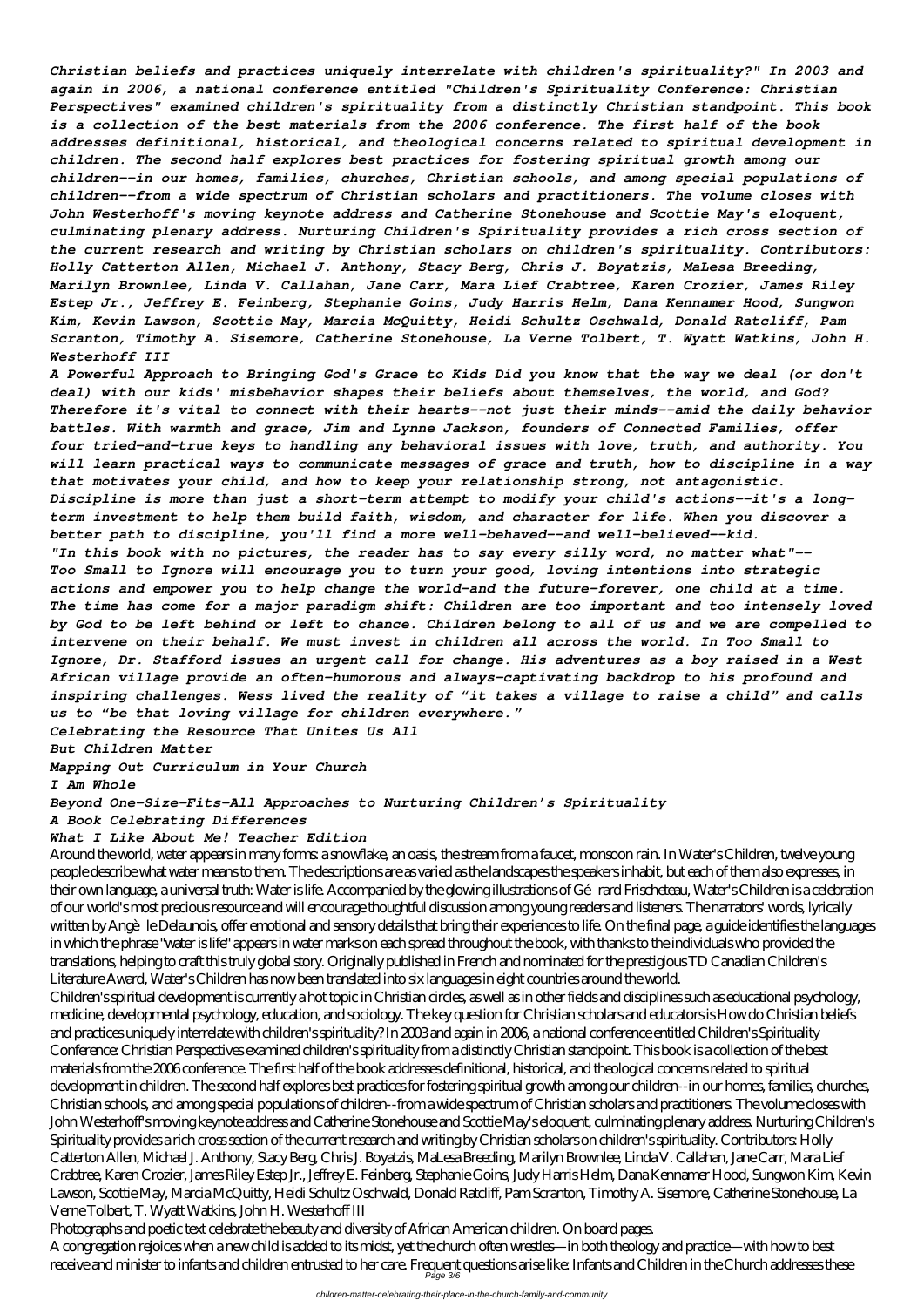critical and sensitive questions from a variety of rich traditions, including Eastern Orthodox, Roman Catholic, Lutheran, Reformed, and Baptist, so that Christians can make the most of every opportunity as they minister to children.

Too Small to Ignore Free to Be! Children's Ministry in the Way of Jesus A Practical Guide Children Matter Water's Children

An Exercise in Intergenerational and Literary Bible Translation

Drawing on current scholarship and research by authors with experience of a range of International contexts who are experts in their field, this accessible guide focuses on approaches that encourage spiritual, physical, mental and emotional development in children. By outlining a range of lenses through which readers can reflect on their ministry with children and their families. this book offers inspiration to help them improve their practice. Up-to-date research and thinking provides a fresh and flexible understanding of work with children and families. It also prepares readers to develop and support a team that can take responsibility for the key areas needed in an effective children's ministry. With each chapter featuring practice examples, relevant theory, theological reflections, opportunities for contemplation and suggestions for further reading, Re-Thinking Children's Work in Churches is an accessible and indispensable guide for those wishing to focus on the holistic development of the child.

The world is a confusing and painful place for children (and adults). How do you respond faithfully to your kids' big questions? Learn to craft faithful conversations and be better prepared to talk about the tough stuff with your kids. More than 30 essays from a diverse group of young Christian parents/pastors address today's toughest topics, including gender, race, bullying, mental illness, death, divorce, money, technology, and generosity. When Kids Ask Hard Questions invites you to take a deep breath, create safe spaces for the hard conversations, and speak the truth in love. Each chapter includes a resource list for further exploration.

A lyrical, heart-lifting love letter to black and brown children everywhere: reminding them how much they matter, that they have always mattered, and they always will, from powerhouse rising star author Tami Charles and esteemed, award-winning illustrator Bryan Collier. Explores how the church can better minister to children inside and outside of the Christian education classroom. Draws on the Bible, psychology, and the authors' experience in various Protestant traditions.

This interdisciplinary study tackles the controversy of translating nephesh ( פנֵ using an intergenerational translation team to deepen our understanding of this term and providing a more valuable translation in Chinese, especially for use in specialist Children's Bibles. Traditionally nephesh is often translated in the Bible as 'soul', but despite the limitations of this popular rendering, it has led Christians in Chinese contexts to falsely understand views regarding the nature of human beings as a trichotomy. Dr Hui Er Yu's study offers different options for translating nephesh using the context of where the word appears in Scripture as well as in reference to linguistic and cultural meanings in Chinese contexts. The findings in this book will help to remove anthropological misunderstandings among many Chinese Christians related to nephesh as a result of historic translation decisions. Dr Yu takes a unique approach to translation by using an intergenerational Bible translation team, ranging from seven to fifty-one years of age, which not only demonstrates the importance of intergenerational ministry but also presents a way to fulfill the growing need for well-translated Children's Bibles in China for thousands of young believers. This book provides important lessons for the many translation projects working towards Children's Bibles but also for how translation of biblical terms can be better reached through this intergenerational process. The kids in What I Like About Me, are as different as night and day. And, guess what? They love it. Some adore the fact that their braces dazzle and gleam, others feel distinguished when they wear their glasses. This fun-loving book, with a mirror included on the last page, proves to kids that, in a world where fitting in is the norm, being different is what makes us special. Helping children learn about diversity, while fostering self-esteem, is what this super-sized Teacher Classroom Pack is all about. Teachers can read the rhyming text of the award-winning What I Like About Me! and use the oversized book to focus on differences in nationality, appearance, food, and more. Inviting children to look in the giant mirror will encourage them to think and talk about what they like best about themselves.

Nurturing Children's Spirituality

Christian Perspectives and Best Practices

Celebrating Their Place in the Church, Family, and Community

When Kids Ask Hard Questions

Relational Children's Ministry

Translating Nephesh in the Psalms into Chinese

. . . I wanted you more than you'll ever know, so I sent love to follow wherever you go. . . . Love is the greatest gift we have to give our children. It's the one thing they can carry with them each and every day. If love could take shape it might look something like these heartfelt words and images from the inimitable Nancy Tillman. Wherever You Are is a book to share with your loved ones, no matter how near or far, young or old, they are.

Five Views on Theology and Ministry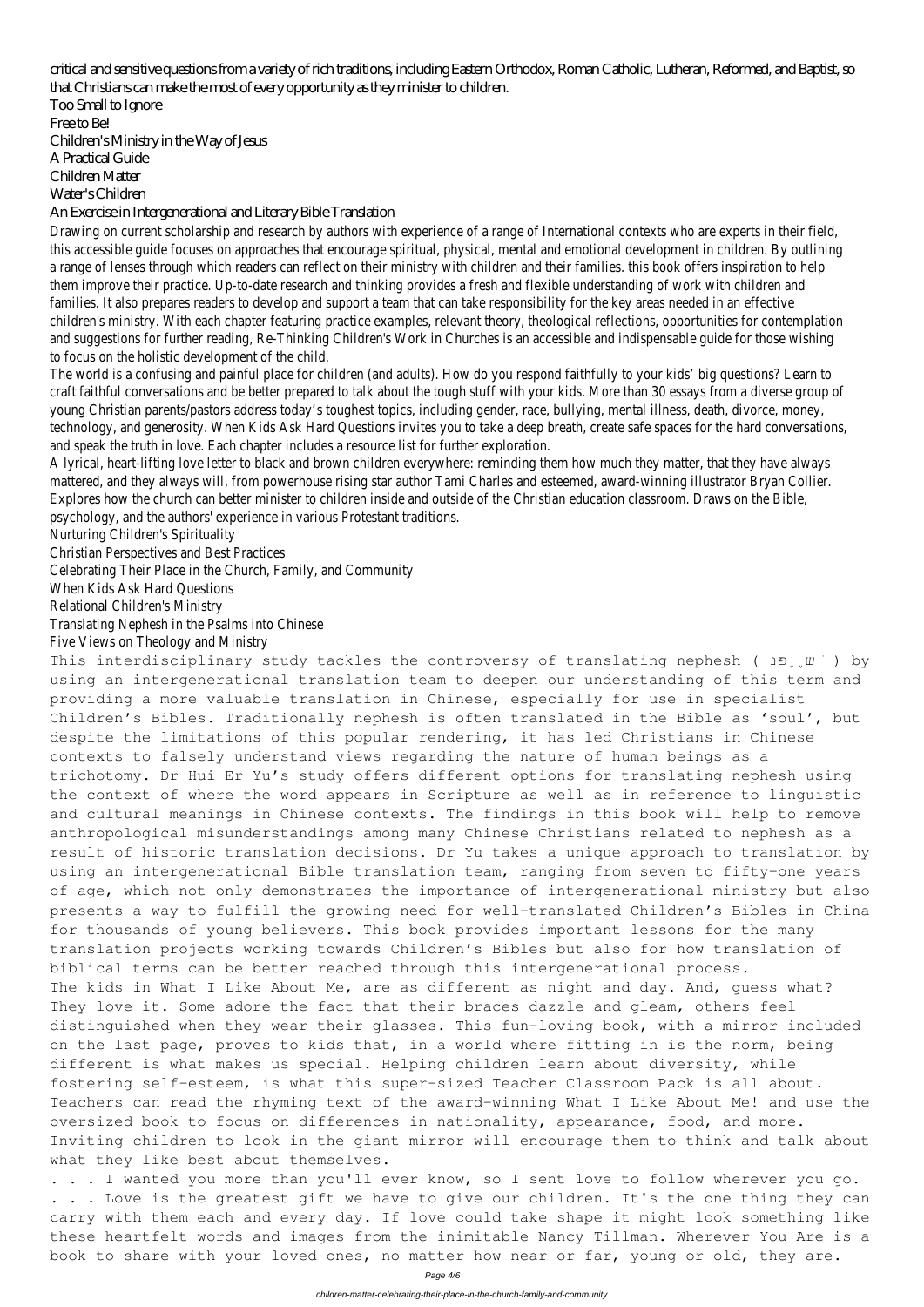Attract kids to church, the logic often goes, and you get parents in the pews. All that's left is to get the kids out of the way. Here children's ministers David Csinos and Ivy Beckwith draw on research in human development and spiritual formation to show how children become disciples and churches become centers of lifelong discipleship. A Comprehensive Guide for Teaching Christian Formation Teaching the Next Generations Infants and Children in the Church Young Children and Worship Formational Children's Ministry (ēmersion: Emergent Village resources for communities of faith) They She He Me

Childhood and Children in the Bible

Get ready for what's coming next in Children's Ministry... Here's how. Ten front-line Children's Ministry experts peeked out over the horizon to identify ten trends shaping ministry in the next ten years. See inside to discover... How current culture is rewiring kids' brains--and secrets for connecting with children The latest education trends embraced by schools--and how they'll impact your Sunday school Morphing Children's Ministry into Family Ministry--and how that supersizes your impact What kinds of children are about to land in your ministry--and how to be ready for them Plus six more must-know insights--and practical activities that help you take advantage of shifting trends in your Children's Ministry. Be prepared. It's good advice for scouts...and even better advice for you.

Exploring and Engaging Spirituality for Today's Children: A Holistic Approach answers questions about the most effective ways to help children, pre-teens, and teens develop spiritually. This collection of research gleaned from presentations during the Fourth Triennial Children's Spirituality Conference at Concordia University in 2012 is divided into four major sections: (1) theological and historical foundations, (2) engaging parents and congregations, (3) engaging methodologies, and (4) exploring children at risk, child pornography, social justice, intercultural diversity, and abstinence education. Researchers acknowledge that the home is the foundation for Christian nurture. In Exploring and Engaging Spirituality for Today's Children, both scholars and ministry leaders come together with parents to promote a holistic environment where children are encouraged to love, respect, and obey God. From birth to high school, children's voices resonate throughout these studies as they are invited to share their reflections and experiences. Exploring and Engaging Spirituality for Today's Children is a lively, easy-to-read collection that reflects a broad range of faith traditions and is ideal for all those who are committed to the spiritual development of children.

Much ministry to children looks more like mere entertainment than authentic spiritual formation. But what if children's ministries were rooted in a mind set whereby we taught children, with our words and actions, how the story of God, the story of church history, the story of the local community, and the story of the child intersect and speak to one another? What if children's ministry was less about downloading information into kids' heads and more about leading them into these powerful, compelling stories? Beckwith aims to help ministers and parents create a ministry that captures children's imaginations not just to keep them occupied, but to live as citizens of the kingdom of God. In addition to providing theological reasons for formational children's ministry, the book offers examples of how Ivy and other practitioners are implementing a formational model.

The purpose of this book is to combine perspectives of scholars from Africa on Child Theology from a variety of theological sub-disciplines to provide some theological and ministerial perspectives on this topic. The book disseminates original research and new developments in this study field, especially as relevant to the African context. In the process it addresses also the global need to hear voices from Africa in this academic field. It aims to convey the importance of considering Africa's children in theologising. The different chapters represent diverse methodologies, but the central and common focus is to approach the subject from the viewpoint of Africa's children. The individual authors' varied theological sub-disciplinary dispositions contribute to the unique and distinct character of the book. Almost all chapters are theoretical orientated with less empirical but more qualitative research, although some of the chapters refer to empirical research that the authors have performed in the past. Most of the academic literature in the field of Child Theologies is from American or British-European origin. The African context is fairly absent in this discourse, although it is the youngest continent and presents unique and relevant challenges. This book was written by theological scholars from Africa, focussing on Africa's children. It addresses not only theoretical challenges in this field but also provides theological perspectives for ministry with children and for important social change. Written from a variety of theological subdisciplines, the book is aimed at scholars across theological sub-disciplines, especially those theological scholars interested in the intersections between theology, childhood studies and African cultural or social themes. It addresses themes and provides insights that are also relevant for specialist leaders and professionals in this field. No part of the book was plagiarised from another publication or published elsewhere. A Holistic Approach Re-thinking Children's Work in Churches A Celebration of Being More Alike than Different Shaping Children Using Story, Ritual, and Relationship Guidance for Those Who Teach and Nurture My Love Will Find You A Celebration of Our Children In the Bible, storytelling is an important means to pass on the revelation of God. God repeatedly commanded the people of Israel to tell his mighty acts to the next generation. Invariably churches follow this mandate and use biblical narratives as a means to transmit God's self-revelation to enable transformation. The author, Dr Annie George, listens to the voices of children in order to understand their perceptions of how storytelling of biblical narratives help them in their spiritual formation. Dr George's research highlights the importance of evaluating the impact of biblical narratives from a child's perspective as well as emphasising the need to give the same priority to the spiritual transformation of children as with other areas of study and ministry. How Ministers Can Be Excellent and Effective Teachers Effective teaching is important not only to the Christian faith but to the success and impact of Christian ministry. This book champions the role of teaching as a necessary skill for ministers to develop,

> Page 5/6 children-matter-celebrating-their-place-in-the-church-family-and-community